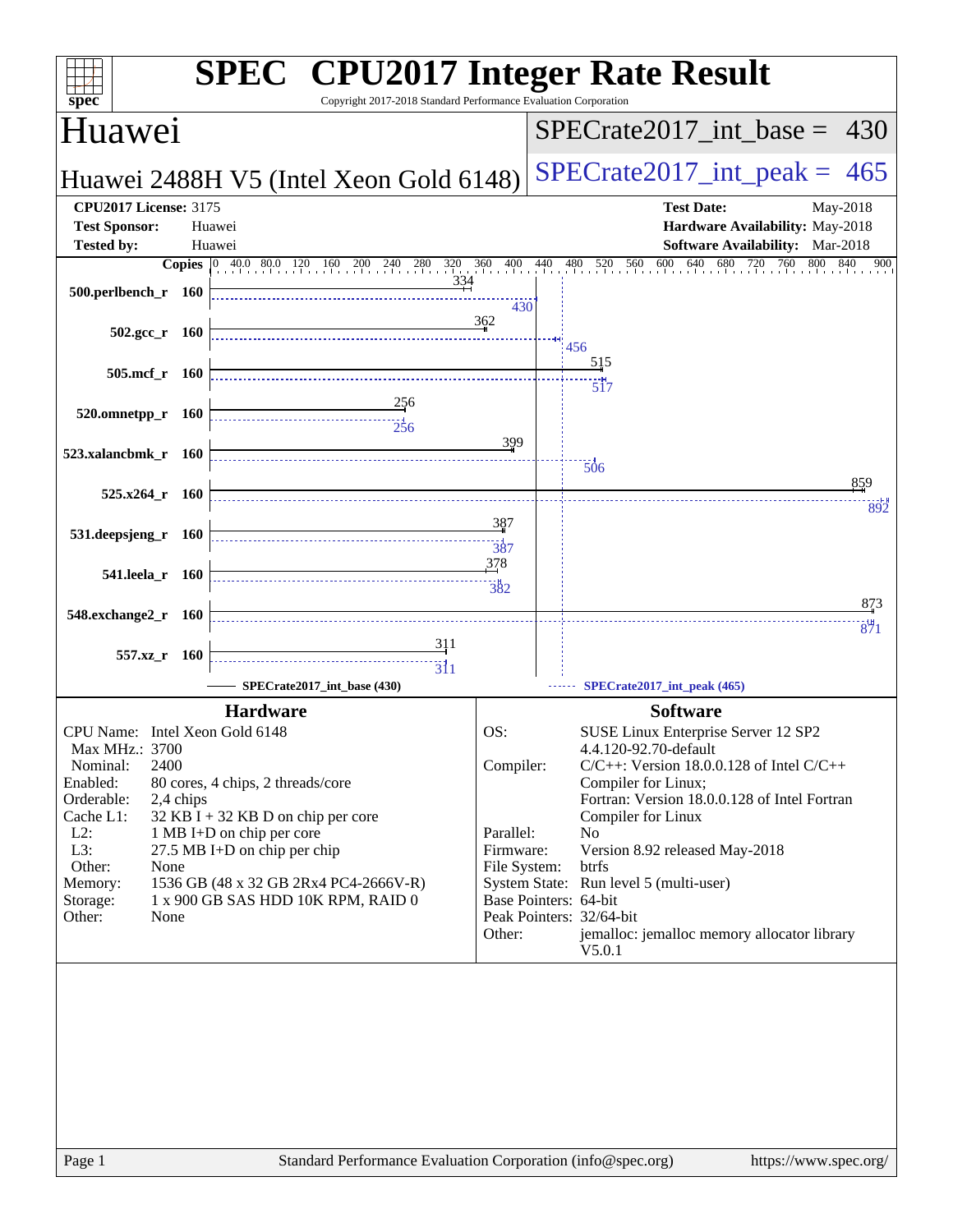

Copyright 2017-2018 Standard Performance Evaluation Corporation

### Huawei

### [SPECrate2017\\_int\\_base =](http://www.spec.org/auto/cpu2017/Docs/result-fields.html#SPECrate2017intbase) 430

Huawei 2488H V5 (Intel Xeon Gold 6148) SPECrate  $2017$ \_int\_peak = 465

**[CPU2017 License:](http://www.spec.org/auto/cpu2017/Docs/result-fields.html#CPU2017License)** 3175 **[Test Date:](http://www.spec.org/auto/cpu2017/Docs/result-fields.html#TestDate)** May-2018 **[Test Sponsor:](http://www.spec.org/auto/cpu2017/Docs/result-fields.html#TestSponsor)** Huawei **[Hardware Availability:](http://www.spec.org/auto/cpu2017/Docs/result-fields.html#HardwareAvailability)** May-2018 **[Tested by:](http://www.spec.org/auto/cpu2017/Docs/result-fields.html#Testedby)** Huawei **[Software Availability:](http://www.spec.org/auto/cpu2017/Docs/result-fields.html#SoftwareAvailability)** Mar-2018

### **[Results Table](http://www.spec.org/auto/cpu2017/Docs/result-fields.html#ResultsTable)**

|                                | <b>Base</b>   |                |       |                |       |                | <b>Peak</b> |               |                |              |                |              |                |              |
|--------------------------------|---------------|----------------|-------|----------------|-------|----------------|-------------|---------------|----------------|--------------|----------------|--------------|----------------|--------------|
| <b>Benchmark</b>               | <b>Copies</b> | <b>Seconds</b> | Ratio | <b>Seconds</b> | Ratio | <b>Seconds</b> | Ratio       | <b>Copies</b> | <b>Seconds</b> | <b>Ratio</b> | <b>Seconds</b> | <b>Ratio</b> | <b>Seconds</b> | <b>Ratio</b> |
| $500.$ perlbench_r             | 160           | 762            | 334   | 741            | 344   | 763            | 334         | 160           | 593            | 429          | 592            | 430          | 593            | 430          |
| $502.\text{gcc\_r}$            | 160           | 626            | 362   | 626            | 362   | 621            | 365         | 160           | 498            | 455          | <u>497</u>     | 456          | 492            | 461          |
| $505$ .mcf r                   | 160           | 502            | 515   | 500            | 517   | 502            | 515         | 160           | 496            | 521          | 501            | 516          | 500            | 517          |
| 520.omnetpp_r                  | 160           | 820            | 256   | 819            | 256   | 815            | 258         | 160           | 821            | 256          | 821            | 256          | 823            | 255          |
| 523.xalancbmk r                | 160           | 425            | 397   | 423            | 399   | 423            | 400         | 160           | 333            | 508          | 334            | 506          | 334            | 506          |
| $525.x264$ r                   | 160           | 330            | 848   | 326            | 859   | 325            | 862         | 160           | 314            | 892          | 313            | 894          | 317            | 885          |
| 531.deepsjeng_r                | 160           | 473            | 388   | 474            | 387   | 476            | 385         | 160           | 475            | 386          | 474            | 387          | 474            | 387          |
| 541.leela r                    | 160           | 729            | 364   | 700            | 379   | 701            | 378         | 160           | 693            | 382          | 698            | 379          | 692            | 383          |
| 548.exchange2_r                | 160           | 480            | 873   | 479            | 874   | 480            | 873         | 160           | 479            | 874          | 484            | 867          | 481            | 871          |
| 557.xz r                       | 160           | 556            | 311   | 555            | 311   | 556            | 311         | 160           | 556            | 311          | 556            | <u>311</u>   | 557            | 310          |
| SPECrate2017_int_base =<br>430 |               |                |       |                |       |                |             |               |                |              |                |              |                |              |
| $CDFCsoft2017 int model =$     |               |                | AC    |                |       |                |             |               |                |              |                |              |                |              |

**[SPECrate2017\\_int\\_peak =](http://www.spec.org/auto/cpu2017/Docs/result-fields.html#SPECrate2017intpeak) 465**

Results appear in the [order in which they were run](http://www.spec.org/auto/cpu2017/Docs/result-fields.html#RunOrder). Bold underlined text [indicates a median measurement](http://www.spec.org/auto/cpu2017/Docs/result-fields.html#Median).

### **[Submit Notes](http://www.spec.org/auto/cpu2017/Docs/result-fields.html#SubmitNotes)**

 The numactl mechanism was used to bind copies to processors. The config file option 'submit' was used to generate numactl commands to bind each copy to a specific processor. For details, please see the config file.

### **[Operating System Notes](http://www.spec.org/auto/cpu2017/Docs/result-fields.html#OperatingSystemNotes)**

 Stack size set to unlimited using "ulimit -s unlimited" Numa balancing was disabled using "echo 0 > /proc/sys/kernel/numa\_balancing"

### **[General Notes](http://www.spec.org/auto/cpu2017/Docs/result-fields.html#GeneralNotes)**

Environment variables set by runcpu before the start of the run: LD\_LIBRARY\_PATH = "/home/cpu2017/lib/ia32:/home/cpu2017/lib/intel64:/home/cpu2017/je5.0.1-32:/home/cpu2017/je5.0.1-64"

 Binaries compiled on a system with 1x Intel Core i7-4790 CPU + 32GB RAM memory using Redhat Enterprise Linux 7.4 Transparent Huge Pages enabled by default Prior to runcpu invocation Filesystem page cache synced and cleared with: sync; echo 3> /proc/sys/vm/drop\_caches runcpu command invoked through numactl i.e.: numactl --interleave=all runcpu <etc>

jemalloc: configured and built at default for 32bit (i686) and 64bit (x86\_64) targets; jemalloc: built with the RedHat Enterprise 7.4,

**(Continued on next page)**

| Standard Performance Evaluation Corporation (info@spec.org)<br>Page 2 | https://www.spec.org/ |
|-----------------------------------------------------------------------|-----------------------|
|-----------------------------------------------------------------------|-----------------------|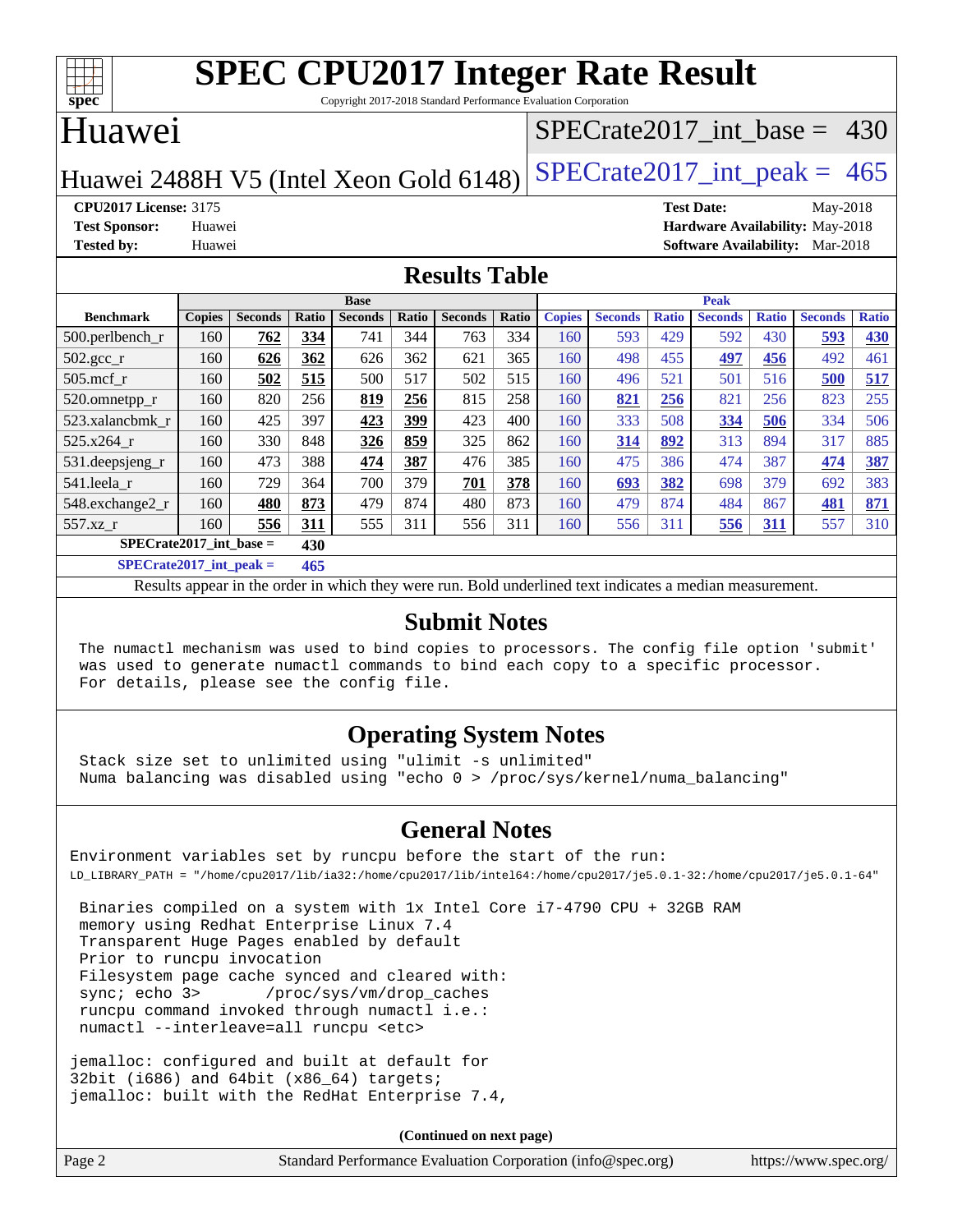

Copyright 2017-2018 Standard Performance Evaluation Corporation

## Huawei

[SPECrate2017\\_int\\_base =](http://www.spec.org/auto/cpu2017/Docs/result-fields.html#SPECrate2017intbase) 430

### Huawei 2488H V5 (Intel Xeon Gold 6148) SPECrate  $2017$  int peak = 465

**[Tested by:](http://www.spec.org/auto/cpu2017/Docs/result-fields.html#Testedby)** Huawei **[Software Availability:](http://www.spec.org/auto/cpu2017/Docs/result-fields.html#SoftwareAvailability)** Mar-2018

**[CPU2017 License:](http://www.spec.org/auto/cpu2017/Docs/result-fields.html#CPU2017License)** 3175 **[Test Date:](http://www.spec.org/auto/cpu2017/Docs/result-fields.html#TestDate)** May-2018 **[Test Sponsor:](http://www.spec.org/auto/cpu2017/Docs/result-fields.html#TestSponsor)** Huawei **[Hardware Availability:](http://www.spec.org/auto/cpu2017/Docs/result-fields.html#HardwareAvailability)** May-2018

### **[General Notes \(Continued\)](http://www.spec.org/auto/cpu2017/Docs/result-fields.html#GeneralNotes)**

and the system compiler gcc 4.8.5; jemalloc: sources available from jemalloc.net or <https://github.com/jemalloc/jemalloc/releases;> Yes: The test sponsor attests, as of date of publication, that CVE-2017-5754 (Meltdown) is mitigated in the system as tested and documented. Yes: The test sponsor attests, as of date of publication, that CVE-2017-5753 (Spectre variant 1) is mitigated in the system as tested and documented. Yes: The test sponsor attests, as of date of publication, that CVE-2017-5715 (Spectre variant 2) is mitigated in the system as tested and documented.

### **[Platform Notes](http://www.spec.org/auto/cpu2017/Docs/result-fields.html#PlatformNotes)**

Page 3 Standard Performance Evaluation Corporation [\(info@spec.org\)](mailto:info@spec.org) <https://www.spec.org/> BIOS configuration: Sub NUMA Cluster (SNC) set to enabled IMC (Integrated memory controller) Interleaving set to 1 way interleave Xtended Prediction Table (XPT) Prefetch set to Enabled Memory Patrol Scrub set to Disabled Last Level Cache (LLC) Prefetch set to Disabled Sysinfo program /home/cpu2017/bin/sysinfo Rev: r5797 of 2017-06-14 96c45e4568ad54c135fd618bcc091c0f running on linux-scjg Mon Sep 3 23:47:49 2018 SUT (System Under Test) info as seen by some common utilities. For more information on this section, see <https://www.spec.org/cpu2017/Docs/config.html#sysinfo> From /proc/cpuinfo model name : Intel(R) Xeon(R) Gold 6148 CPU @ 2.40GHz 4 "physical id"s (chips) 160 "processors" cores, siblings (Caution: counting these is hw and system dependent. The following excerpts from /proc/cpuinfo might not be reliable. Use with caution.) cpu cores : 20 siblings : 40 physical 0: cores 0 1 2 3 4 8 9 10 11 12 16 17 18 19 20 24 25 26 27 28 physical 1: cores 0 1 2 3 4 8 9 10 11 12 16 17 18 19 20 24 25 26 27 28 physical 2: cores 0 1 2 3 4 8 9 10 11 12 16 17 18 19 20 24 25 26 27 28 physical 3: cores 0 1 2 3 4 8 9 10 11 12 16 17 18 19 20 24 25 26 27 28 From lscpu: Architecture: x86\_64 CPU op-mode(s): 32-bit, 64-bit Byte Order: Little Endian CPU(s): 160 On-line CPU(s) list: 0-159 Thread(s) per core: 2 **(Continued on next page)**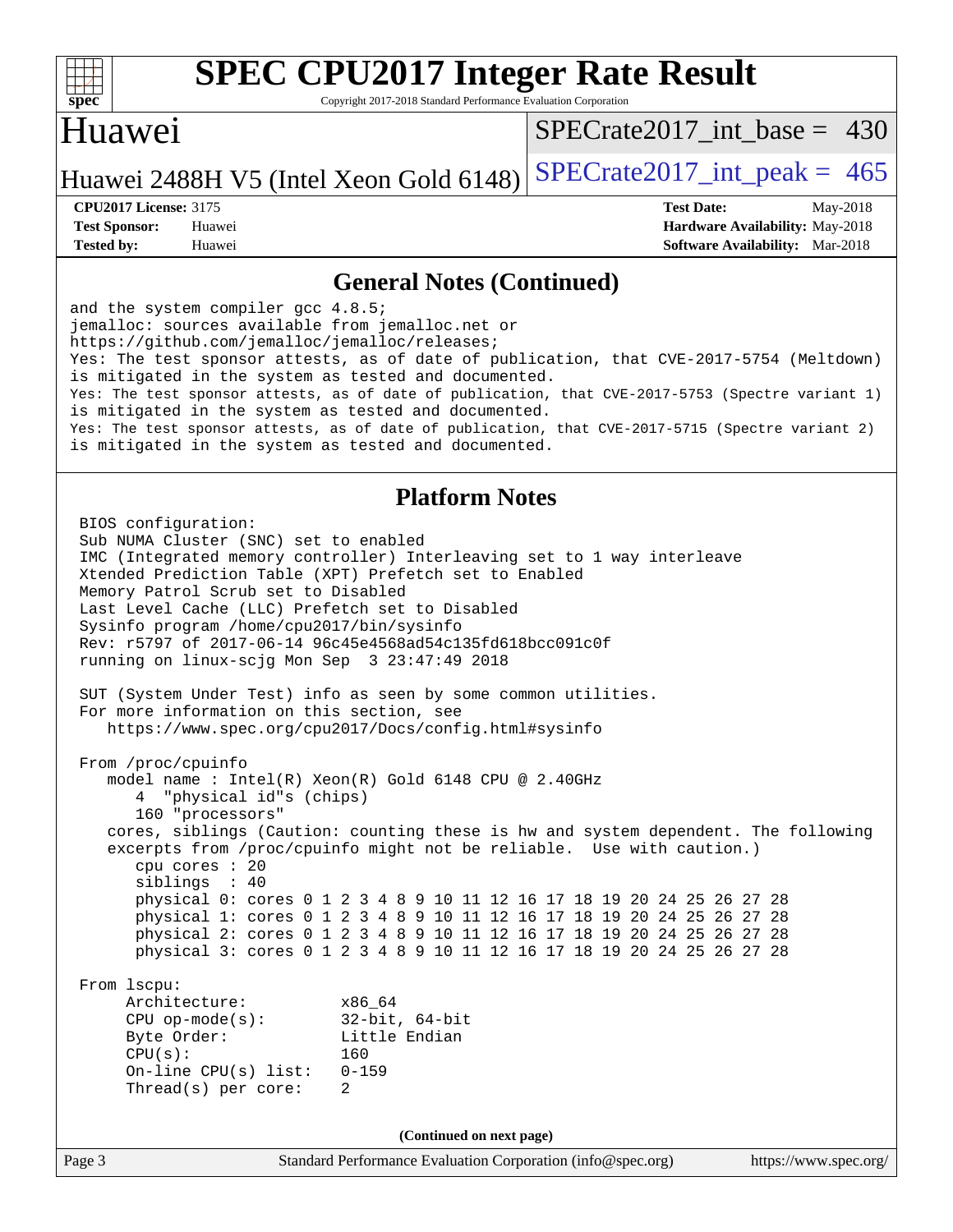

Copyright 2017-2018 Standard Performance Evaluation Corporation

### Huawei

[SPECrate2017\\_int\\_base =](http://www.spec.org/auto/cpu2017/Docs/result-fields.html#SPECrate2017intbase) 430

Huawei 2488H V5 (Intel Xeon Gold 6148) SPECrate  $2017$ \_int\_peak = 465

**[CPU2017 License:](http://www.spec.org/auto/cpu2017/Docs/result-fields.html#CPU2017License)** 3175 **[Test Date:](http://www.spec.org/auto/cpu2017/Docs/result-fields.html#TestDate)** May-2018 **[Test Sponsor:](http://www.spec.org/auto/cpu2017/Docs/result-fields.html#TestSponsor)** Huawei **[Hardware Availability:](http://www.spec.org/auto/cpu2017/Docs/result-fields.html#HardwareAvailability)** May-2018 **[Tested by:](http://www.spec.org/auto/cpu2017/Docs/result-fields.html#Testedby)** Huawei **[Software Availability:](http://www.spec.org/auto/cpu2017/Docs/result-fields.html#SoftwareAvailability)** Mar-2018

### **[Platform Notes \(Continued\)](http://www.spec.org/auto/cpu2017/Docs/result-fields.html#PlatformNotes)**

| Core(s) per socket:                            | 20                                                                                                                                       |  |  |  |  |  |
|------------------------------------------------|------------------------------------------------------------------------------------------------------------------------------------------|--|--|--|--|--|
| Socket(s):                                     | 4                                                                                                                                        |  |  |  |  |  |
| NUMA $node(s)$ :                               | 8                                                                                                                                        |  |  |  |  |  |
| Vendor ID:                                     | GenuineIntel                                                                                                                             |  |  |  |  |  |
| CPU family:                                    | 6                                                                                                                                        |  |  |  |  |  |
| Model:                                         | 85                                                                                                                                       |  |  |  |  |  |
| Model name:                                    | $Intel(R) Xeon(R) Gold 6148 CPU @ 2.40GHz$                                                                                               |  |  |  |  |  |
| Stepping:                                      | 4                                                                                                                                        |  |  |  |  |  |
| CPU MHz:                                       | 1000.000                                                                                                                                 |  |  |  |  |  |
| CPU max MHz:                                   | 2401.0000                                                                                                                                |  |  |  |  |  |
| CPU min MHz:                                   | 1000.0000                                                                                                                                |  |  |  |  |  |
| BogoMIPS:                                      | 4800.00                                                                                                                                  |  |  |  |  |  |
| Virtualization:                                | $VT - x$                                                                                                                                 |  |  |  |  |  |
| L1d cache:                                     | 32K                                                                                                                                      |  |  |  |  |  |
| Lli cache:                                     | 32K                                                                                                                                      |  |  |  |  |  |
| $L2$ cache:                                    | 1024K                                                                                                                                    |  |  |  |  |  |
| L3 cache:                                      | 28160K                                                                                                                                   |  |  |  |  |  |
| NUMA node0 CPU(s):                             | $0-2, 5, 6, 10-12, 15, 16, 80-82, 85, 86, 90-92, 95, 96$                                                                                 |  |  |  |  |  |
| NUMA node1 CPU(s):                             | 3, 4, 7-9, 13, 14, 17-19, 83, 84, 87-89, 93, 94, 97-99                                                                                   |  |  |  |  |  |
| NUMA node2 CPU(s):                             | 20-22, 25, 26, 30-32, 35, 36, 100-102, 105, 106, 110-112, 115, 116                                                                       |  |  |  |  |  |
| NUMA node3 CPU(s):                             | 23, 24, 27-29, 33, 34, 37-39, 103, 104, 107-109, 113, 114, 117-119                                                                       |  |  |  |  |  |
| NUMA $node4$ $CPU(s):$                         | 40-42, 45, 46, 50-52, 55, 56, 120-122, 125, 126, 130-132, 135, 136                                                                       |  |  |  |  |  |
| NUMA $node5$ CPU $(s)$ :<br>NUMA node6 CPU(s): | 43, 44, 47-49, 53, 54, 57-59, 123, 124, 127-129, 133, 134, 137-139                                                                       |  |  |  |  |  |
| NUMA node7 CPU(s):                             | 60-62, 65, 66, 70-72, 75, 76, 140-142, 145, 146, 150-152, 155, 156<br>63, 64, 67-69, 73, 74, 77-79, 143, 144, 147-149, 153, 154, 157-159 |  |  |  |  |  |
| Flags:                                         | fpu vme de pse tsc msr pae mce cx8 apic sep mtrr pge mca cmov                                                                            |  |  |  |  |  |
|                                                | pat pse36 clflush dts acpi mmx fxsr sse sse2 ss ht tm pbe syscall nx pdpelgb rdtscp                                                      |  |  |  |  |  |
|                                                | lm constant_tsc art arch_perfmon pebs bts rep_good nopl xtopology nonstop_tsc                                                            |  |  |  |  |  |
|                                                | aperfmperf eagerfpu pni pclmulqdq dtes64 ds_cpl vmx smx est tm2 ssse3 sdbg fma cx16                                                      |  |  |  |  |  |
|                                                | xtpr pdcm pcid dca sse4_1 sse4_2 x2apic movbe popcnt tsc_deadline_timer aes xsave                                                        |  |  |  |  |  |
|                                                | avx f16c rdrand lahf_lm abm 3dnowprefetch ida arat epb invpcid_single pln pts dtherm                                                     |  |  |  |  |  |
|                                                | intel_pt rsb_ctxsw spec_ctrl stibp retpoline kaiser tpr_shadow vnmi flexpriority ept                                                     |  |  |  |  |  |
|                                                | vpid fsgsbase tsc_adjust bmil hle avx2 smep bmi2 erms invpcid rtm cqm mpx avx512f                                                        |  |  |  |  |  |
|                                                | avx512dq rdseed adx smap clflushopt clwb avx512cd avx512bw avx512vl xsaveopt xsavec                                                      |  |  |  |  |  |
| xgetbv1 cqm_llc cqm_occup_llc                  |                                                                                                                                          |  |  |  |  |  |
|                                                |                                                                                                                                          |  |  |  |  |  |
| /proc/cpuinfo cache data                       |                                                                                                                                          |  |  |  |  |  |
| cache size : 28160 KB                          |                                                                                                                                          |  |  |  |  |  |
|                                                |                                                                                                                                          |  |  |  |  |  |
|                                                | From numactl --hardware WARNING: a numactl 'node' might or might not correspond to a                                                     |  |  |  |  |  |
| physical chip.                                 |                                                                                                                                          |  |  |  |  |  |
| $available: 8 nodes (0-7)$                     |                                                                                                                                          |  |  |  |  |  |
|                                                | node 0 cpus: 0 1 2 5 6 10 11 12 15 16 80 81 82 85 86 90 91 92 95 96                                                                      |  |  |  |  |  |
| node 0 size: 191788 MB                         |                                                                                                                                          |  |  |  |  |  |
| node 0 free: 190511 MB                         |                                                                                                                                          |  |  |  |  |  |
|                                                | node 1 cpus: 3 4 7 8 9 13 14 17 18 19 83 84 87 88 89 93 94 97 98 99                                                                      |  |  |  |  |  |
| node 1 size: 193524 MB                         |                                                                                                                                          |  |  |  |  |  |
|                                                |                                                                                                                                          |  |  |  |  |  |
| (Continued on next page)                       |                                                                                                                                          |  |  |  |  |  |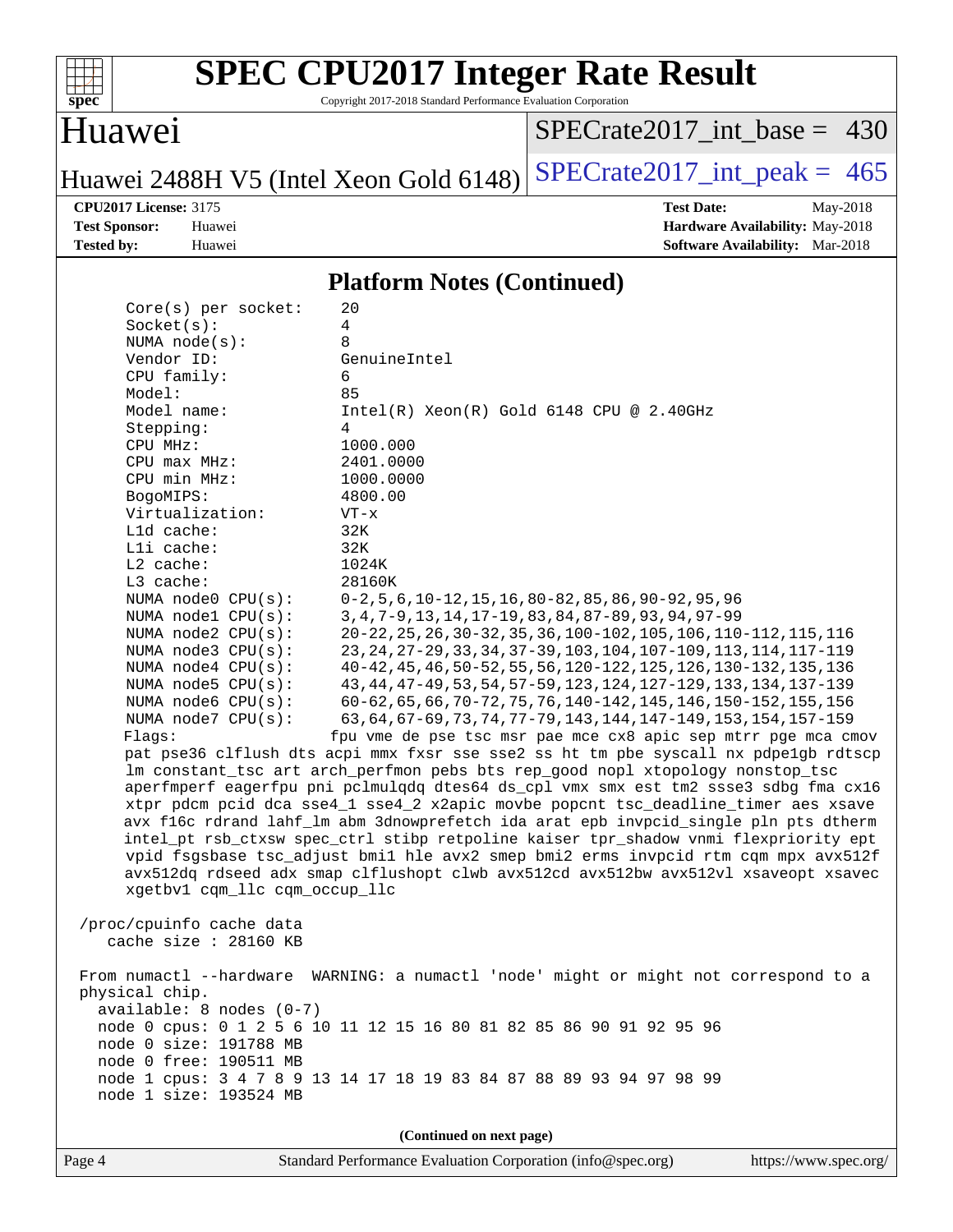

Copyright 2017-2018 Standard Performance Evaluation Corporation

### Huawei

[SPECrate2017\\_int\\_base =](http://www.spec.org/auto/cpu2017/Docs/result-fields.html#SPECrate2017intbase) 430

Huawei 2488H V5 (Intel Xeon Gold 6148) SPECrate  $2017$ \_int\_peak = 465

**[CPU2017 License:](http://www.spec.org/auto/cpu2017/Docs/result-fields.html#CPU2017License)** 3175 **[Test Date:](http://www.spec.org/auto/cpu2017/Docs/result-fields.html#TestDate)** May-2018 **[Test Sponsor:](http://www.spec.org/auto/cpu2017/Docs/result-fields.html#TestSponsor)** Huawei **[Hardware Availability:](http://www.spec.org/auto/cpu2017/Docs/result-fields.html#HardwareAvailability)** May-2018 **[Tested by:](http://www.spec.org/auto/cpu2017/Docs/result-fields.html#Testedby)** Huawei **[Software Availability:](http://www.spec.org/auto/cpu2017/Docs/result-fields.html#SoftwareAvailability)** Mar-2018

### **[Platform Notes \(Continued\)](http://www.spec.org/auto/cpu2017/Docs/result-fields.html#PlatformNotes)**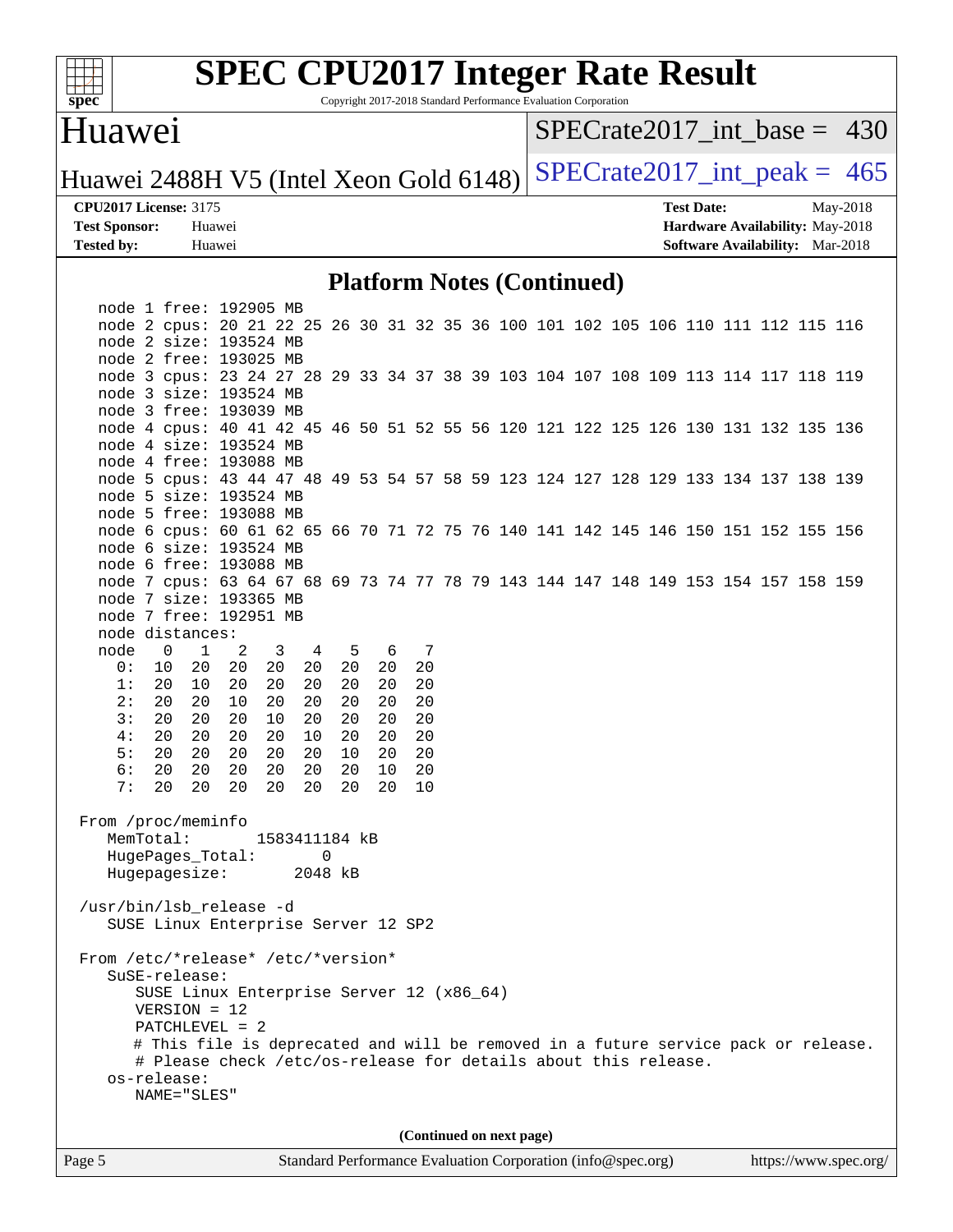

Copyright 2017-2018 Standard Performance Evaluation Corporation

### Huawei

[SPECrate2017\\_int\\_base =](http://www.spec.org/auto/cpu2017/Docs/result-fields.html#SPECrate2017intbase) 430

## Huawei 2488H V5 (Intel Xeon Gold 6148) SPECrate  $2017$ \_int\_peak = 465

**[CPU2017 License:](http://www.spec.org/auto/cpu2017/Docs/result-fields.html#CPU2017License)** 3175 **[Test Date:](http://www.spec.org/auto/cpu2017/Docs/result-fields.html#TestDate)** May-2018 **[Test Sponsor:](http://www.spec.org/auto/cpu2017/Docs/result-fields.html#TestSponsor)** Huawei **[Hardware Availability:](http://www.spec.org/auto/cpu2017/Docs/result-fields.html#HardwareAvailability)** May-2018 **[Tested by:](http://www.spec.org/auto/cpu2017/Docs/result-fields.html#Testedby)** Huawei **[Software Availability:](http://www.spec.org/auto/cpu2017/Docs/result-fields.html#SoftwareAvailability)** Mar-2018

### **[Platform Notes \(Continued\)](http://www.spec.org/auto/cpu2017/Docs/result-fields.html#PlatformNotes)**

 VERSION="12-SP2" VERSION\_ID="12.2" PRETTY\_NAME="SUSE Linux Enterprise Server 12 SP2" ID="sles" ANSI\_COLOR="0;32" CPE\_NAME="cpe:/o:suse:sles:12:sp2"

uname -a:

 Linux linux-scjg 4.4.120-92.70-default #1 SMP Wed Mar 14 15:59:43 UTC 2018 (52a83de) x86\_64 x86\_64 x86\_64 GNU/Linux

run-level 5 Sep 3 09:59

 SPEC is set to: /home/cpu2017 Filesystem Type Size Used Avail Use% Mounted on /dev/sda4 btrfs 717G 29G 687G 4% /home

 Additional information from dmidecode follows. WARNING: Use caution when you interpret this section. The 'dmidecode' program reads system data which is "intended to allow hardware to be accurately determined", but the intent may not be met, as there are frequent changes to hardware, firmware, and the "DMTF SMBIOS" standard. BIOS INSYDE Corp. 8.92 05/02/2018 Memory: 48x Hynix HMA84GR7AFR4N-VK 32 GB 2 rank 2666

(End of data from sysinfo program)

### **[Compiler Version Notes](http://www.spec.org/auto/cpu2017/Docs/result-fields.html#CompilerVersionNotes)**

Page 6 Standard Performance Evaluation Corporation [\(info@spec.org\)](mailto:info@spec.org) <https://www.spec.org/> ============================================================================== CC 500.perlbench  $r(base)$  502.gcc  $r(base)$  505.mcf  $r(base, peak)$  $525.x264_r(base, peak)$  557.xz $r(base, peak)$ ----------------------------------------------------------------------------- icc (ICC) 18.0.0 20170811 Copyright (C) 1985-2017 Intel Corporation. All rights reserved. ------------------------------------------------------------------------------ ============================================================================== CC 500.perlbench\_r(peak) 502.gcc\_r(peak) ----------------------------------------------------------------------------- icc (ICC) 18.0.0 20170811 Copyright (C) 1985-2017 Intel Corporation. All rights reserved. ------------------------------------------------------------------------------ ============================================================================== CXXC 520.omnetpp  $r(base)$  523.xalancbmk  $r(base)$  531.deepsjeng  $r(base)$ **(Continued on next page)**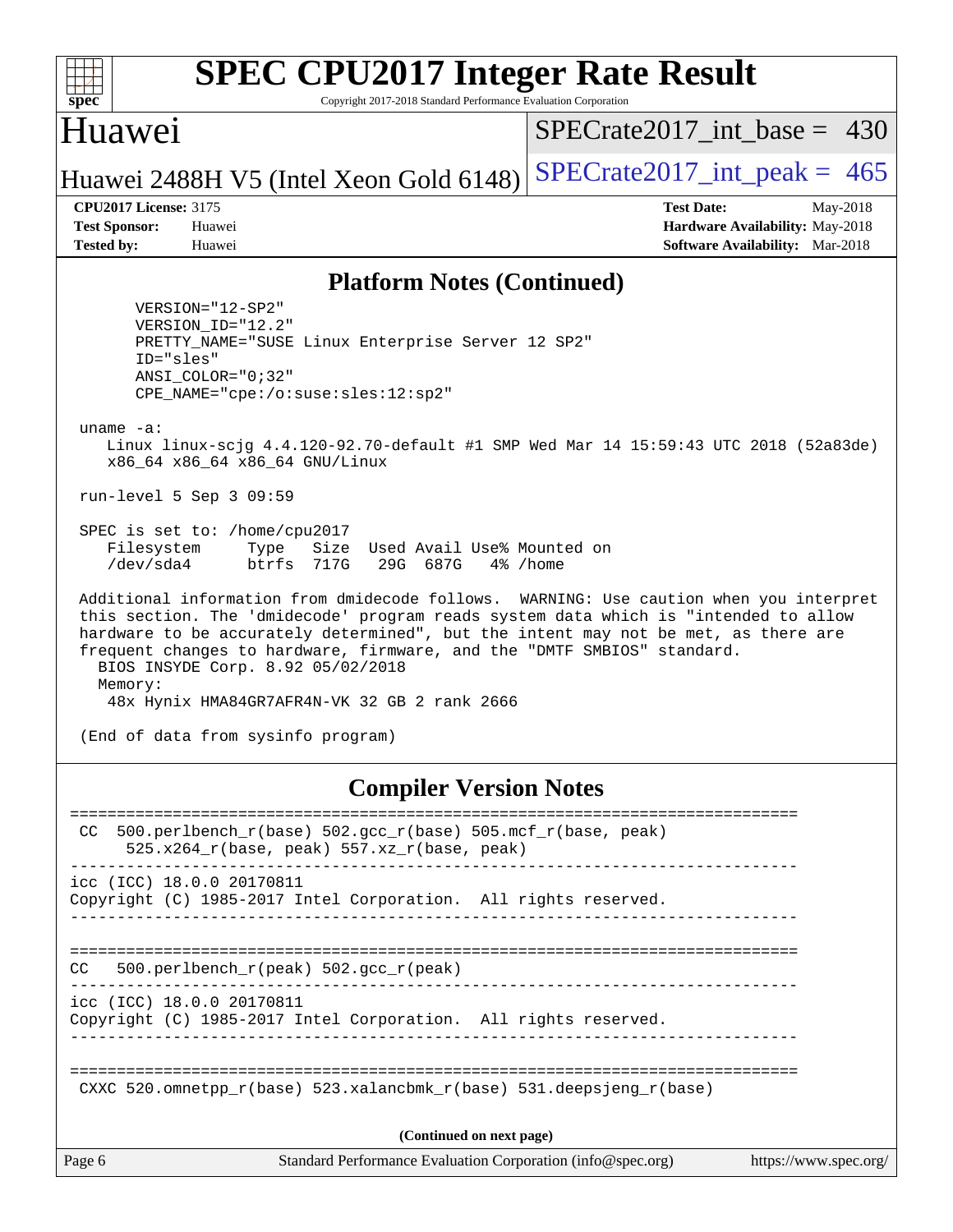| <b>SPEC CPU2017 Integer Rate Result</b>                                                      |                                        |  |  |  |  |  |
|----------------------------------------------------------------------------------------------|----------------------------------------|--|--|--|--|--|
| Copyright 2017-2018 Standard Performance Evaluation Corporation<br>spec <sup>®</sup>         |                                        |  |  |  |  |  |
| Huawei                                                                                       | SPECrate2017 int base = $430$          |  |  |  |  |  |
| Huawei 2488H V5 (Intel Xeon Gold 6148)                                                       | $SPECrate2017\_int\_peak = 465$        |  |  |  |  |  |
| <b>CPU2017 License: 3175</b>                                                                 | <b>Test Date:</b><br>May-2018          |  |  |  |  |  |
| <b>Test Sponsor:</b><br>Huawei                                                               | Hardware Availability: May-2018        |  |  |  |  |  |
| <b>Tested by:</b><br>Huawei                                                                  | <b>Software Availability:</b> Mar-2018 |  |  |  |  |  |
| <b>Compiler Version Notes (Continued)</b>                                                    |                                        |  |  |  |  |  |
| $541.$ leela $r(base)$                                                                       |                                        |  |  |  |  |  |
|                                                                                              |                                        |  |  |  |  |  |
| icpc (ICC) 18.0.0 20170811                                                                   |                                        |  |  |  |  |  |
| Copyright (C) 1985-2017 Intel Corporation. All rights reserved.                              |                                        |  |  |  |  |  |
|                                                                                              |                                        |  |  |  |  |  |
|                                                                                              |                                        |  |  |  |  |  |
| CXXC 520.omnetpp_r(peak) 523.xalancbmk_r(peak) 531.deepsjeng_r(peak)<br>$541.$ leela_r(peak) |                                        |  |  |  |  |  |
|                                                                                              |                                        |  |  |  |  |  |
| icpc (ICC) 18.0.0 20170811                                                                   |                                        |  |  |  |  |  |
| Copyright (C) 1985-2017 Intel Corporation. All rights reserved.                              |                                        |  |  |  |  |  |
|                                                                                              |                                        |  |  |  |  |  |
|                                                                                              |                                        |  |  |  |  |  |
| $FC$ 548. exchange $2r(base, peak)$                                                          |                                        |  |  |  |  |  |
| ifort (IFORT) 18.0.0 20170811                                                                |                                        |  |  |  |  |  |
| Copyright (C) 1985-2017 Intel Corporation. All rights reserved.                              |                                        |  |  |  |  |  |
|                                                                                              |                                        |  |  |  |  |  |
|                                                                                              |                                        |  |  |  |  |  |

## **[Base Compiler Invocation](http://www.spec.org/auto/cpu2017/Docs/result-fields.html#BaseCompilerInvocation)**

[C benchmarks](http://www.spec.org/auto/cpu2017/Docs/result-fields.html#Cbenchmarks): [icc](http://www.spec.org/cpu2017/results/res2018q4/cpu2017-20180906-08816.flags.html#user_CCbase_intel_icc_18.0_66fc1ee009f7361af1fbd72ca7dcefbb700085f36577c54f309893dd4ec40d12360134090235512931783d35fd58c0460139e722d5067c5574d8eaf2b3e37e92)

[C++ benchmarks:](http://www.spec.org/auto/cpu2017/Docs/result-fields.html#CXXbenchmarks) [icpc](http://www.spec.org/cpu2017/results/res2018q4/cpu2017-20180906-08816.flags.html#user_CXXbase_intel_icpc_18.0_c510b6838c7f56d33e37e94d029a35b4a7bccf4766a728ee175e80a419847e808290a9b78be685c44ab727ea267ec2f070ec5dc83b407c0218cded6866a35d07)

[Fortran benchmarks](http://www.spec.org/auto/cpu2017/Docs/result-fields.html#Fortranbenchmarks): [ifort](http://www.spec.org/cpu2017/results/res2018q4/cpu2017-20180906-08816.flags.html#user_FCbase_intel_ifort_18.0_8111460550e3ca792625aed983ce982f94888b8b503583aa7ba2b8303487b4d8a21a13e7191a45c5fd58ff318f48f9492884d4413fa793fd88dd292cad7027ca)

## **[Base Portability Flags](http://www.spec.org/auto/cpu2017/Docs/result-fields.html#BasePortabilityFlags)**

 500.perlbench\_r: [-DSPEC\\_LP64](http://www.spec.org/cpu2017/results/res2018q4/cpu2017-20180906-08816.flags.html#b500.perlbench_r_basePORTABILITY_DSPEC_LP64) [-DSPEC\\_LINUX\\_X64](http://www.spec.org/cpu2017/results/res2018q4/cpu2017-20180906-08816.flags.html#b500.perlbench_r_baseCPORTABILITY_DSPEC_LINUX_X64) 502.gcc\_r: [-DSPEC\\_LP64](http://www.spec.org/cpu2017/results/res2018q4/cpu2017-20180906-08816.flags.html#suite_basePORTABILITY502_gcc_r_DSPEC_LP64) 505.mcf\_r: [-DSPEC\\_LP64](http://www.spec.org/cpu2017/results/res2018q4/cpu2017-20180906-08816.flags.html#suite_basePORTABILITY505_mcf_r_DSPEC_LP64) 520.omnetpp\_r: [-DSPEC\\_LP64](http://www.spec.org/cpu2017/results/res2018q4/cpu2017-20180906-08816.flags.html#suite_basePORTABILITY520_omnetpp_r_DSPEC_LP64) 523.xalancbmk\_r: [-DSPEC\\_LP64](http://www.spec.org/cpu2017/results/res2018q4/cpu2017-20180906-08816.flags.html#suite_basePORTABILITY523_xalancbmk_r_DSPEC_LP64) [-DSPEC\\_LINUX](http://www.spec.org/cpu2017/results/res2018q4/cpu2017-20180906-08816.flags.html#b523.xalancbmk_r_baseCXXPORTABILITY_DSPEC_LINUX) 525.x264\_r: [-DSPEC\\_LP64](http://www.spec.org/cpu2017/results/res2018q4/cpu2017-20180906-08816.flags.html#suite_basePORTABILITY525_x264_r_DSPEC_LP64) 531.deepsjeng\_r: [-DSPEC\\_LP64](http://www.spec.org/cpu2017/results/res2018q4/cpu2017-20180906-08816.flags.html#suite_basePORTABILITY531_deepsjeng_r_DSPEC_LP64) 541.leela\_r: [-DSPEC\\_LP64](http://www.spec.org/cpu2017/results/res2018q4/cpu2017-20180906-08816.flags.html#suite_basePORTABILITY541_leela_r_DSPEC_LP64) 548.exchange2\_r: [-DSPEC\\_LP64](http://www.spec.org/cpu2017/results/res2018q4/cpu2017-20180906-08816.flags.html#suite_basePORTABILITY548_exchange2_r_DSPEC_LP64)

**(Continued on next page)**

Page 7 Standard Performance Evaluation Corporation [\(info@spec.org\)](mailto:info@spec.org) <https://www.spec.org/>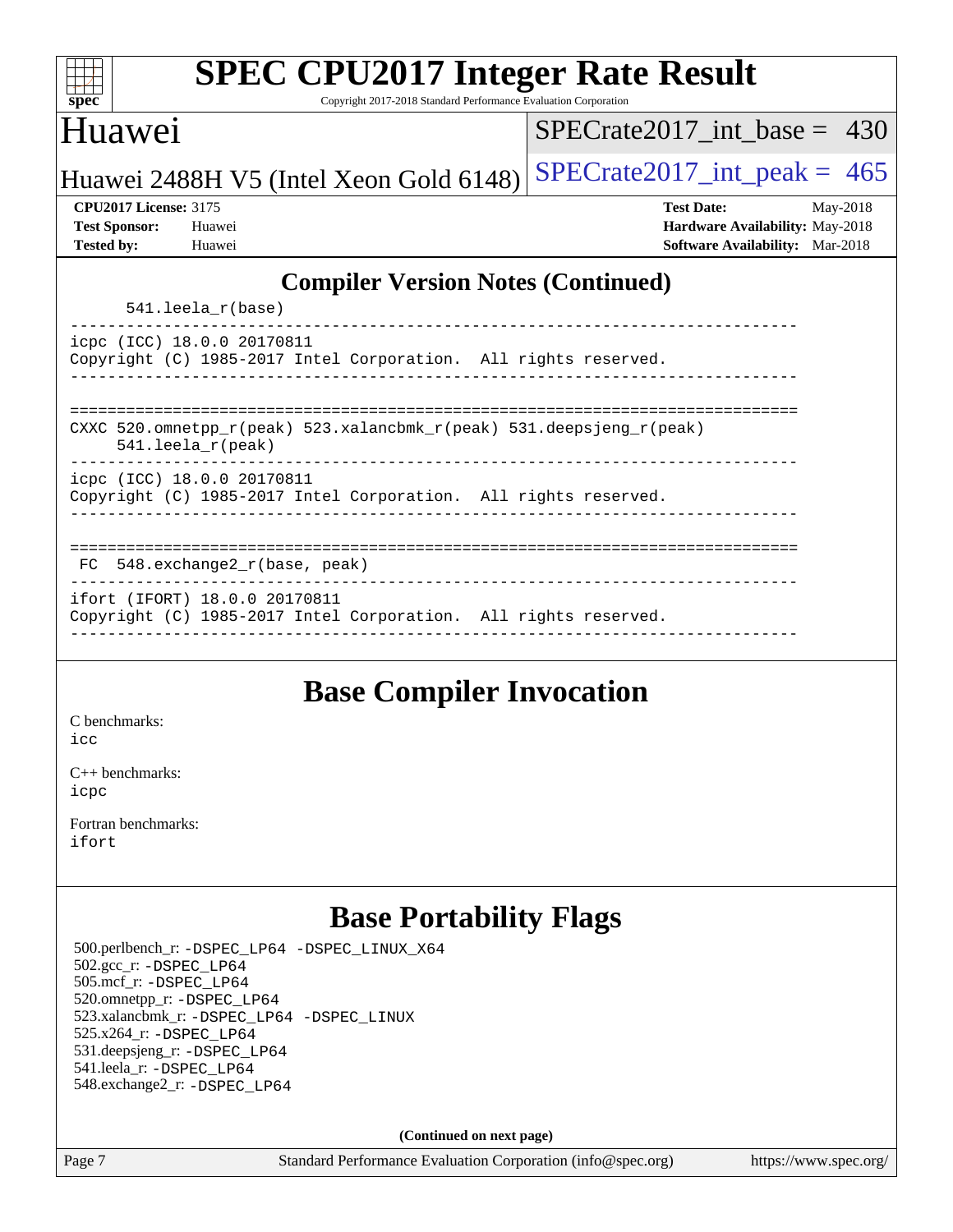### $+\ +$ [spec](http://www.spec.org/)<sup>®</sup>

# **[SPEC CPU2017 Integer Rate Result](http://www.spec.org/auto/cpu2017/Docs/result-fields.html#SPECCPU2017IntegerRateResult)**

Copyright 2017-2018 Standard Performance Evaluation Corporation

## Huawei

[SPECrate2017\\_int\\_base =](http://www.spec.org/auto/cpu2017/Docs/result-fields.html#SPECrate2017intbase) 430

Huawei 2488H V5 (Intel Xeon Gold 6148) SPECrate  $2017$ \_int\_peak = 465

**[CPU2017 License:](http://www.spec.org/auto/cpu2017/Docs/result-fields.html#CPU2017License)** 3175 **[Test Date:](http://www.spec.org/auto/cpu2017/Docs/result-fields.html#TestDate)** May-2018 **[Test Sponsor:](http://www.spec.org/auto/cpu2017/Docs/result-fields.html#TestSponsor)** Huawei **[Hardware Availability:](http://www.spec.org/auto/cpu2017/Docs/result-fields.html#HardwareAvailability)** May-2018 **[Tested by:](http://www.spec.org/auto/cpu2017/Docs/result-fields.html#Testedby)** Huawei **[Software Availability:](http://www.spec.org/auto/cpu2017/Docs/result-fields.html#SoftwareAvailability)** Mar-2018

# **[Base Portability Flags \(Continued\)](http://www.spec.org/auto/cpu2017/Docs/result-fields.html#BasePortabilityFlags)**

557.xz\_r: [-DSPEC\\_LP64](http://www.spec.org/cpu2017/results/res2018q4/cpu2017-20180906-08816.flags.html#suite_basePORTABILITY557_xz_r_DSPEC_LP64)

# **[Base Optimization Flags](http://www.spec.org/auto/cpu2017/Docs/result-fields.html#BaseOptimizationFlags)**

[C benchmarks](http://www.spec.org/auto/cpu2017/Docs/result-fields.html#Cbenchmarks):

[-Wl,-z,muldefs](http://www.spec.org/cpu2017/results/res2018q4/cpu2017-20180906-08816.flags.html#user_CCbase_link_force_multiple1_b4cbdb97b34bdee9ceefcfe54f4c8ea74255f0b02a4b23e853cdb0e18eb4525ac79b5a88067c842dd0ee6996c24547a27a4b99331201badda8798ef8a743f577) [-xCORE-AVX512](http://www.spec.org/cpu2017/results/res2018q4/cpu2017-20180906-08816.flags.html#user_CCbase_f-xCORE-AVX512) [-ipo](http://www.spec.org/cpu2017/results/res2018q4/cpu2017-20180906-08816.flags.html#user_CCbase_f-ipo) [-O3](http://www.spec.org/cpu2017/results/res2018q4/cpu2017-20180906-08816.flags.html#user_CCbase_f-O3) [-no-prec-div](http://www.spec.org/cpu2017/results/res2018q4/cpu2017-20180906-08816.flags.html#user_CCbase_f-no-prec-div) [-qopt-mem-layout-trans=3](http://www.spec.org/cpu2017/results/res2018q4/cpu2017-20180906-08816.flags.html#user_CCbase_f-qopt-mem-layout-trans_de80db37974c74b1f0e20d883f0b675c88c3b01e9d123adea9b28688d64333345fb62bc4a798493513fdb68f60282f9a726aa07f478b2f7113531aecce732043) [-L/usr/local/je5.0.1-64/lib](http://www.spec.org/cpu2017/results/res2018q4/cpu2017-20180906-08816.flags.html#user_CCbase_jemalloc_link_path64_4b10a636b7bce113509b17f3bd0d6226c5fb2346b9178c2d0232c14f04ab830f976640479e5c33dc2bcbbdad86ecfb6634cbbd4418746f06f368b512fced5394) [-ljemalloc](http://www.spec.org/cpu2017/results/res2018q4/cpu2017-20180906-08816.flags.html#user_CCbase_jemalloc_link_lib_d1249b907c500fa1c0672f44f562e3d0f79738ae9e3c4a9c376d49f265a04b9c99b167ecedbf6711b3085be911c67ff61f150a17b3472be731631ba4d0471706)

[C++ benchmarks:](http://www.spec.org/auto/cpu2017/Docs/result-fields.html#CXXbenchmarks)

[-Wl,-z,muldefs](http://www.spec.org/cpu2017/results/res2018q4/cpu2017-20180906-08816.flags.html#user_CXXbase_link_force_multiple1_b4cbdb97b34bdee9ceefcfe54f4c8ea74255f0b02a4b23e853cdb0e18eb4525ac79b5a88067c842dd0ee6996c24547a27a4b99331201badda8798ef8a743f577) [-xCORE-AVX512](http://www.spec.org/cpu2017/results/res2018q4/cpu2017-20180906-08816.flags.html#user_CXXbase_f-xCORE-AVX512) [-ipo](http://www.spec.org/cpu2017/results/res2018q4/cpu2017-20180906-08816.flags.html#user_CXXbase_f-ipo) [-O3](http://www.spec.org/cpu2017/results/res2018q4/cpu2017-20180906-08816.flags.html#user_CXXbase_f-O3) [-no-prec-div](http://www.spec.org/cpu2017/results/res2018q4/cpu2017-20180906-08816.flags.html#user_CXXbase_f-no-prec-div) [-qopt-mem-layout-trans=3](http://www.spec.org/cpu2017/results/res2018q4/cpu2017-20180906-08816.flags.html#user_CXXbase_f-qopt-mem-layout-trans_de80db37974c74b1f0e20d883f0b675c88c3b01e9d123adea9b28688d64333345fb62bc4a798493513fdb68f60282f9a726aa07f478b2f7113531aecce732043) [-L/usr/local/je5.0.1-64/lib](http://www.spec.org/cpu2017/results/res2018q4/cpu2017-20180906-08816.flags.html#user_CXXbase_jemalloc_link_path64_4b10a636b7bce113509b17f3bd0d6226c5fb2346b9178c2d0232c14f04ab830f976640479e5c33dc2bcbbdad86ecfb6634cbbd4418746f06f368b512fced5394) [-ljemalloc](http://www.spec.org/cpu2017/results/res2018q4/cpu2017-20180906-08816.flags.html#user_CXXbase_jemalloc_link_lib_d1249b907c500fa1c0672f44f562e3d0f79738ae9e3c4a9c376d49f265a04b9c99b167ecedbf6711b3085be911c67ff61f150a17b3472be731631ba4d0471706)

### [Fortran benchmarks](http://www.spec.org/auto/cpu2017/Docs/result-fields.html#Fortranbenchmarks):

[-Wl,-z,muldefs](http://www.spec.org/cpu2017/results/res2018q4/cpu2017-20180906-08816.flags.html#user_FCbase_link_force_multiple1_b4cbdb97b34bdee9ceefcfe54f4c8ea74255f0b02a4b23e853cdb0e18eb4525ac79b5a88067c842dd0ee6996c24547a27a4b99331201badda8798ef8a743f577) [-xCORE-AVX512](http://www.spec.org/cpu2017/results/res2018q4/cpu2017-20180906-08816.flags.html#user_FCbase_f-xCORE-AVX512) [-ipo](http://www.spec.org/cpu2017/results/res2018q4/cpu2017-20180906-08816.flags.html#user_FCbase_f-ipo) [-O3](http://www.spec.org/cpu2017/results/res2018q4/cpu2017-20180906-08816.flags.html#user_FCbase_f-O3) [-no-prec-div](http://www.spec.org/cpu2017/results/res2018q4/cpu2017-20180906-08816.flags.html#user_FCbase_f-no-prec-div) [-qopt-mem-layout-trans=3](http://www.spec.org/cpu2017/results/res2018q4/cpu2017-20180906-08816.flags.html#user_FCbase_f-qopt-mem-layout-trans_de80db37974c74b1f0e20d883f0b675c88c3b01e9d123adea9b28688d64333345fb62bc4a798493513fdb68f60282f9a726aa07f478b2f7113531aecce732043) [-nostandard-realloc-lhs](http://www.spec.org/cpu2017/results/res2018q4/cpu2017-20180906-08816.flags.html#user_FCbase_f_2003_std_realloc_82b4557e90729c0f113870c07e44d33d6f5a304b4f63d4c15d2d0f1fab99f5daaed73bdb9275d9ae411527f28b936061aa8b9c8f2d63842963b95c9dd6426b8a) [-align array32byte](http://www.spec.org/cpu2017/results/res2018q4/cpu2017-20180906-08816.flags.html#user_FCbase_align_array32byte_b982fe038af199962ba9a80c053b8342c548c85b40b8e86eb3cc33dee0d7986a4af373ac2d51c3f7cf710a18d62fdce2948f201cd044323541f22fc0fffc51b6) [-L/usr/local/je5.0.1-64/lib](http://www.spec.org/cpu2017/results/res2018q4/cpu2017-20180906-08816.flags.html#user_FCbase_jemalloc_link_path64_4b10a636b7bce113509b17f3bd0d6226c5fb2346b9178c2d0232c14f04ab830f976640479e5c33dc2bcbbdad86ecfb6634cbbd4418746f06f368b512fced5394) [-ljemalloc](http://www.spec.org/cpu2017/results/res2018q4/cpu2017-20180906-08816.flags.html#user_FCbase_jemalloc_link_lib_d1249b907c500fa1c0672f44f562e3d0f79738ae9e3c4a9c376d49f265a04b9c99b167ecedbf6711b3085be911c67ff61f150a17b3472be731631ba4d0471706)

## **[Base Other Flags](http://www.spec.org/auto/cpu2017/Docs/result-fields.html#BaseOtherFlags)**

[C benchmarks](http://www.spec.org/auto/cpu2017/Docs/result-fields.html#Cbenchmarks):  $-m64 - std= c11$  $-m64 - std= c11$ 

[C++ benchmarks:](http://www.spec.org/auto/cpu2017/Docs/result-fields.html#CXXbenchmarks) [-m64](http://www.spec.org/cpu2017/results/res2018q4/cpu2017-20180906-08816.flags.html#user_CXXbase_intel_intel64_18.0_af43caccfc8ded86e7699f2159af6efc7655f51387b94da716254467f3c01020a5059329e2569e4053f409e7c9202a7efc638f7a6d1ffb3f52dea4a3e31d82ab)

[Fortran benchmarks](http://www.spec.org/auto/cpu2017/Docs/result-fields.html#Fortranbenchmarks): [-m64](http://www.spec.org/cpu2017/results/res2018q4/cpu2017-20180906-08816.flags.html#user_FCbase_intel_intel64_18.0_af43caccfc8ded86e7699f2159af6efc7655f51387b94da716254467f3c01020a5059329e2569e4053f409e7c9202a7efc638f7a6d1ffb3f52dea4a3e31d82ab)

# **[Peak Compiler Invocation](http://www.spec.org/auto/cpu2017/Docs/result-fields.html#PeakCompilerInvocation)**

[C benchmarks](http://www.spec.org/auto/cpu2017/Docs/result-fields.html#Cbenchmarks): [icc](http://www.spec.org/cpu2017/results/res2018q4/cpu2017-20180906-08816.flags.html#user_CCpeak_intel_icc_18.0_66fc1ee009f7361af1fbd72ca7dcefbb700085f36577c54f309893dd4ec40d12360134090235512931783d35fd58c0460139e722d5067c5574d8eaf2b3e37e92)

[C++ benchmarks:](http://www.spec.org/auto/cpu2017/Docs/result-fields.html#CXXbenchmarks) [icpc](http://www.spec.org/cpu2017/results/res2018q4/cpu2017-20180906-08816.flags.html#user_CXXpeak_intel_icpc_18.0_c510b6838c7f56d33e37e94d029a35b4a7bccf4766a728ee175e80a419847e808290a9b78be685c44ab727ea267ec2f070ec5dc83b407c0218cded6866a35d07)

[Fortran benchmarks](http://www.spec.org/auto/cpu2017/Docs/result-fields.html#Fortranbenchmarks): [ifort](http://www.spec.org/cpu2017/results/res2018q4/cpu2017-20180906-08816.flags.html#user_FCpeak_intel_ifort_18.0_8111460550e3ca792625aed983ce982f94888b8b503583aa7ba2b8303487b4d8a21a13e7191a45c5fd58ff318f48f9492884d4413fa793fd88dd292cad7027ca)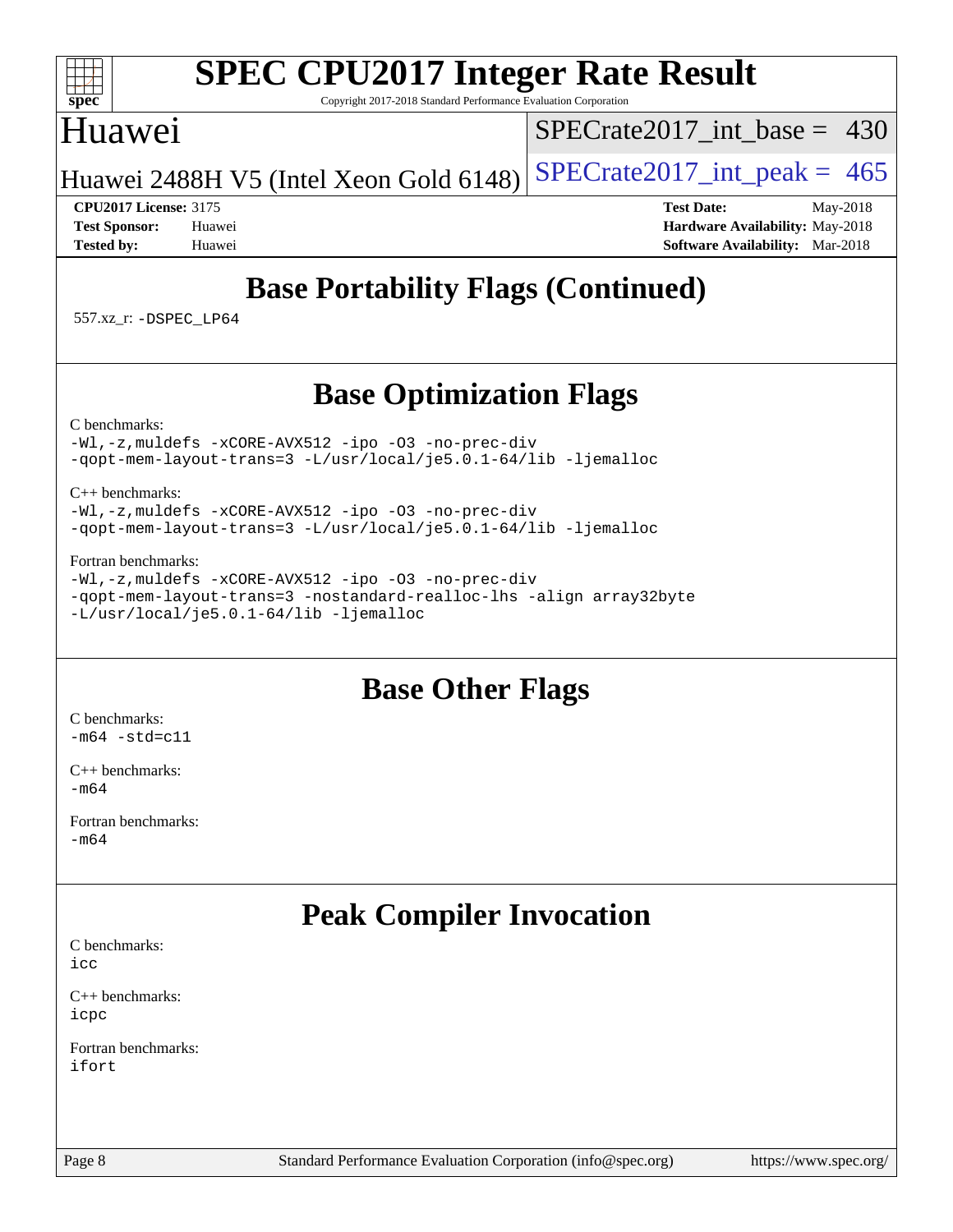

Copyright 2017-2018 Standard Performance Evaluation Corporation

## Huawei

[SPECrate2017\\_int\\_base =](http://www.spec.org/auto/cpu2017/Docs/result-fields.html#SPECrate2017intbase) 430

Huawei 2488H V5 (Intel Xeon Gold 6148) SPECrate  $2017$  int peak = 465

**[CPU2017 License:](http://www.spec.org/auto/cpu2017/Docs/result-fields.html#CPU2017License)** 3175 **[Test Date:](http://www.spec.org/auto/cpu2017/Docs/result-fields.html#TestDate)** May-2018 **[Test Sponsor:](http://www.spec.org/auto/cpu2017/Docs/result-fields.html#TestSponsor)** Huawei **[Hardware Availability:](http://www.spec.org/auto/cpu2017/Docs/result-fields.html#HardwareAvailability)** May-2018 **[Tested by:](http://www.spec.org/auto/cpu2017/Docs/result-fields.html#Testedby)** Huawei **[Software Availability:](http://www.spec.org/auto/cpu2017/Docs/result-fields.html#SoftwareAvailability)** Mar-2018

# **[Peak Portability Flags](http://www.spec.org/auto/cpu2017/Docs/result-fields.html#PeakPortabilityFlags)**

 500.perlbench\_r: [-DSPEC\\_LP64](http://www.spec.org/cpu2017/results/res2018q4/cpu2017-20180906-08816.flags.html#b500.perlbench_r_peakPORTABILITY_DSPEC_LP64) [-DSPEC\\_LINUX\\_X64](http://www.spec.org/cpu2017/results/res2018q4/cpu2017-20180906-08816.flags.html#b500.perlbench_r_peakCPORTABILITY_DSPEC_LINUX_X64) 502.gcc\_r: [-D\\_FILE\\_OFFSET\\_BITS=64](http://www.spec.org/cpu2017/results/res2018q4/cpu2017-20180906-08816.flags.html#user_peakPORTABILITY502_gcc_r_file_offset_bits_64_5ae949a99b284ddf4e95728d47cb0843d81b2eb0e18bdfe74bbf0f61d0b064f4bda2f10ea5eb90e1dcab0e84dbc592acfc5018bc955c18609f94ddb8d550002c) 505.mcf\_r: [-DSPEC\\_LP64](http://www.spec.org/cpu2017/results/res2018q4/cpu2017-20180906-08816.flags.html#suite_peakPORTABILITY505_mcf_r_DSPEC_LP64) 520.omnetpp\_r: [-DSPEC\\_LP64](http://www.spec.org/cpu2017/results/res2018q4/cpu2017-20180906-08816.flags.html#suite_peakPORTABILITY520_omnetpp_r_DSPEC_LP64) 523.xalancbmk\_r: [-D\\_FILE\\_OFFSET\\_BITS=64](http://www.spec.org/cpu2017/results/res2018q4/cpu2017-20180906-08816.flags.html#user_peakPORTABILITY523_xalancbmk_r_file_offset_bits_64_5ae949a99b284ddf4e95728d47cb0843d81b2eb0e18bdfe74bbf0f61d0b064f4bda2f10ea5eb90e1dcab0e84dbc592acfc5018bc955c18609f94ddb8d550002c) [-DSPEC\\_LINUX](http://www.spec.org/cpu2017/results/res2018q4/cpu2017-20180906-08816.flags.html#b523.xalancbmk_r_peakCXXPORTABILITY_DSPEC_LINUX) 525.x264\_r: [-DSPEC\\_LP64](http://www.spec.org/cpu2017/results/res2018q4/cpu2017-20180906-08816.flags.html#suite_peakPORTABILITY525_x264_r_DSPEC_LP64) 531.deepsjeng\_r: [-DSPEC\\_LP64](http://www.spec.org/cpu2017/results/res2018q4/cpu2017-20180906-08816.flags.html#suite_peakPORTABILITY531_deepsjeng_r_DSPEC_LP64) 541.leela\_r: [-DSPEC\\_LP64](http://www.spec.org/cpu2017/results/res2018q4/cpu2017-20180906-08816.flags.html#suite_peakPORTABILITY541_leela_r_DSPEC_LP64) 548.exchange2\_r: [-DSPEC\\_LP64](http://www.spec.org/cpu2017/results/res2018q4/cpu2017-20180906-08816.flags.html#suite_peakPORTABILITY548_exchange2_r_DSPEC_LP64) 557.xz\_r: [-DSPEC\\_LP64](http://www.spec.org/cpu2017/results/res2018q4/cpu2017-20180906-08816.flags.html#suite_peakPORTABILITY557_xz_r_DSPEC_LP64)

# **[Peak Optimization Flags](http://www.spec.org/auto/cpu2017/Docs/result-fields.html#PeakOptimizationFlags)**

[C benchmarks](http://www.spec.org/auto/cpu2017/Docs/result-fields.html#Cbenchmarks):

```
 500.perlbench_r: -Wl,-z,muldefs -prof-gen(pass 1) -prof-use(pass 2) -ipo
-xCORE-AVX512 -O3 -no-prec-div -qopt-mem-layout-trans=3
-fno-strict-overflow -L/usr/local/je5.0.1-64/lib
-ljemalloc
 502.gcc_r: -L/opt/intel/compilers_and_libraries_2018/linux/lib/ia32
-Wl,-z,muldefs -prof-gen(pass 1) -prof-use(pass 2) -ipo
-xCORE-AVX512 -O3 -no-prec-div -qopt-mem-layout-trans=3
-L/usr/local/je5.0.1-32/lib -ljemalloc
 505.mcf_r: -Wl,-z,muldefs -xCORE-AVX512 -ipo -O3 -no-prec-div
-qopt-mem-layout-trans=3 -L/usr/local/je5.0.1-64/lib
-ljemalloc
 525.x264_r: -Wl,-z,muldefs -xCORE-AVX512 -ipo -O3 -no-prec-div
-qopt-mem-layout-trans=3 -fno-alias
-L/usr/local/je5.0.1-64/lib -ljemalloc
 557.xz_r: Same as 505.mcf_r
C++ benchmarks: 
 520.omnetpp_r: -Wl,-z,muldefs -prof-gen(pass 1) -prof-use(pass 2) -ipo
-xCORE-AVX512 -O3 -no-prec-div -qopt-mem-layout-trans=3
-L/usr/local/je5.0.1-64/lib -ljemalloc
 523.xalancbmk_r: -L/opt/intel/compilers_and_libraries_2018/linux/lib/ia32
-Wl,-z,muldefs -prof-gen(pass 1) -prof-use(pass 2) -ipo
-xCORE-AVX512 -O3 -no-prec-div -qopt-mem-layout-trans=3
                                      (Continued on next page)
```
Page 9 Standard Performance Evaluation Corporation [\(info@spec.org\)](mailto:info@spec.org) <https://www.spec.org/>